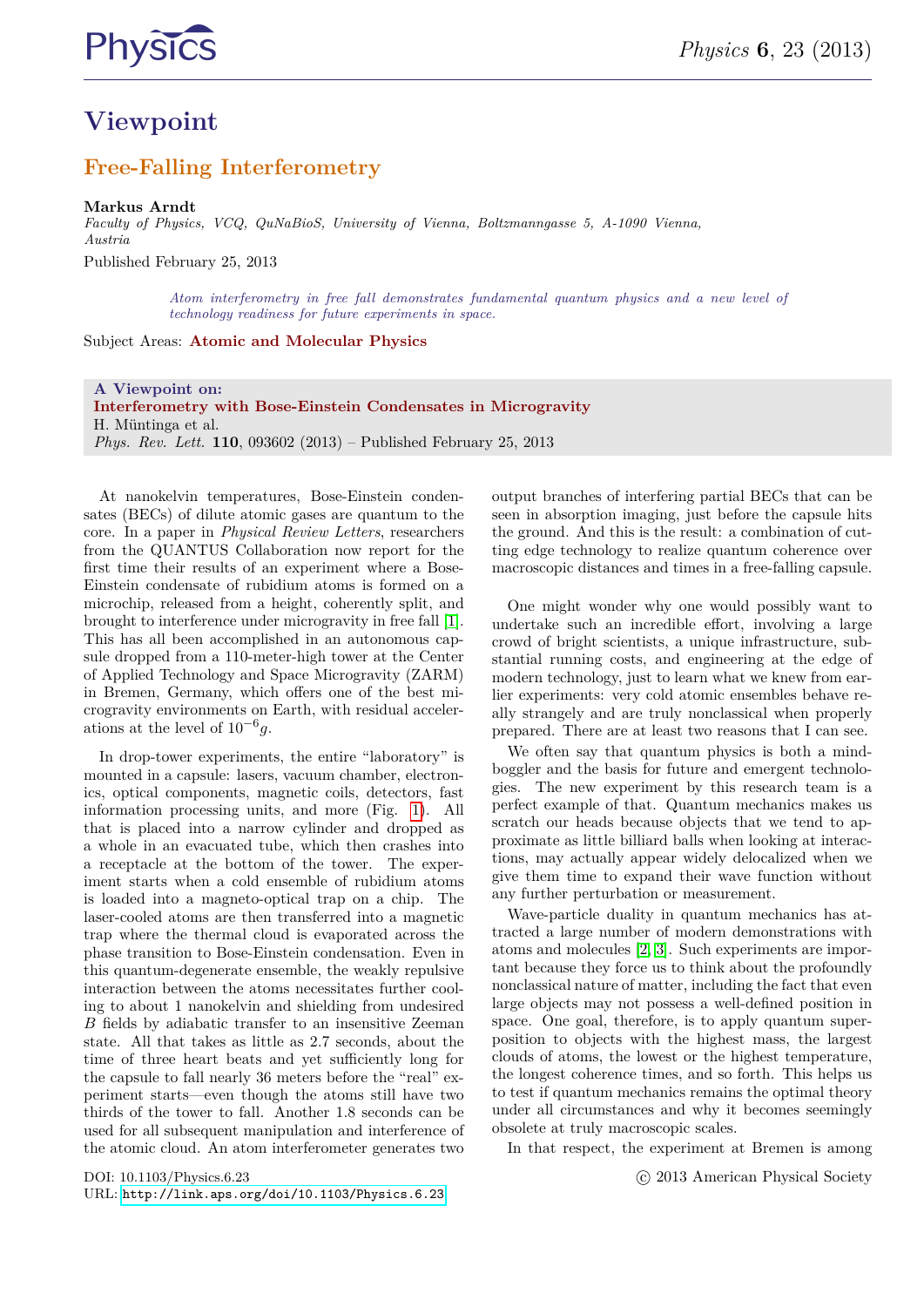



<span id="page-1-0"></span>FIG. 1: The drop tower at ZARM (left) accomodates an entire laboratory for making ultracold atomic gases in a chip trap (upper right) while freely falling from an altitude of 120 meters. After capsule release, rubidium atoms are captured in a magneto-optical trap (MOT) and then transferred to an Ioffe-Pritchard Trap (IP) where they are cooled to a Bose-Einstein condensate (BEC). Delta-kick cooling (DKC) with a pulsed magnetic field further cools the atoms to 1 nanokelvin. The ensemble is then protected from magnetic stray fields through adiabatic rapid passage (ARP) before the interferometry begins (AI). The interferometer consists of three moving Bragg grating pulses (lower right), about equally separated in time. When the atomic clouds overlap and interfere, they form macroscopic quantum fringes. Ultracold atoms in a microgravitational environment allow the realization of macroscopic quantum states over millimeter ranges and second scales. (Adapted from H. Müntinga *et al.*[\[1\]](#page-2-0) and T. van Zoest *et al.*[\[12\]](#page-2-3))

the "classics" of quantum experiments. It shows quantum coherence over truly macroscopic scales: each atom in the expanding ultracold atomic cloud individually delocalizes by millimeters and maintains its quantum phase for longer than 0.7 seconds. These are distances and time scales of everyday experience, and I would not be surprised to see this experiment in a textbook rather soon. Such dimensions are impressive but also potentially useful. It has been known for almost four decades, since the first studies with neutrons [\[4\]](#page-2-4), that matter-wave interferometers can be very subtle sensors for rotation, gravity, and various other forces and fields. While the best available atomic quantum sensors can already compete with laser-based or classical devices, they may fulfill their utmost potential once they are separated from the most common noise sources on Earth.

Free-falling matter-wave interferometers bear promise as ultrasensitive force sensors and probes to test general relativity theory with quantum bodies. Future experiments in drop towers or vehicles in outer space may lead to precision experiments in geodesy, explorations of the equivalence principle or gravity waves—just to name a few.

All these devices exploit the quantum-mechanical sep-

DOI: 10.1103/Physics.6.23 URL: <http://link.aps.org/doi/10.1103/Physics.6.23> aration of atomic wave functions. Their sensitivity grows with the area enclosed between the interferometer arms and the signal-to-noise ratio that can be achieved. In many modern implementations, the atomic wave function is controlled by a number of laser pulses, which can be precisely timed. In this case, the enclosed area is determined by the momentum recoil that can be imparted at each beam splitting laser stage as well as by the free evolution time between the pulses. While the laser wave vector  $k = 2\pi/\lambda$  enters linearly, the time between the pulses enters quadratically in the phase.

Both parameters—area and time—are currently being improved by a number of pioneers in various places: this includes, for instance, work towards a large atomic fountain interferometer [\[5\]](#page-2-5), the realization of an atomic sensor in zero-*g* parabolic flights [\[6\]](#page-2-6), large-area multiphoton beam splitters [\[7,](#page-2-7) [8\]](#page-2-8), and interferometers [\[9\]](#page-2-9).

The experiment at ZARM reported by Müntinga *et al.* is an important achievement because it combines many highly delicate pieces into an experiment of both extreme finesse and ruggedness: in the blink of an eye, it drives atomic clouds to temperatures that are rare in our Universe, and it does all that while the entire experiment is reliably and repeatedly crashed from heights that none of the experimentalists would ever survive. The machine runs autonomously and demonstrates that hands-off microgravity experiments have achieved a technology readiness that calls for further work on sounding rockets, the international space station, or a dedicated satellite.

While interaction time and area are key issues, one may also want to factor in signal-to-noise. Although by far the highest beam flux may be achieved in supersonic atomic beams, atomic Bose-Einstein condensates offer the important advantage of ultralow temperatures and ultralow atomic velocities—the best one can possibly realize on Earth and in space. This allows one to minimize the lateral expansion of the atomic cloud to a size that still fits in the machine during the free-fall time. But even so, the experimental team had to implement a trick that had been known before and which now became crucial in the exploit of long interference times. Deltakick cooling [\[10\]](#page-2-10) relies first on the expansion of different atomic velocity classes into a spatial distribution that can be subsequently compressed by a pulsed and spatially inhomogeneous control potential. This allowed the Bremen team to realize clouds as cold as a 1 nanokelvin and enabled them to contain the cloud in the observation region.

Since the first demonstrations of BEC with dilute atomic gases in 1995 [\[11\]](#page-2-11), more than one hundred groups have joined the global effort to better understand and exploit fundamental quantum phenomena in a truly mesoscopic system. This comprises, for example, investigations of how BEC physics interfaces with condensed matter physics, quantum information, and quantum sensing. The consortium united in the new ZARM experiments has been busy in this field for some time, and has already shown they could repeatedly produce a BEC under mi-

c 2013 American Physical Society